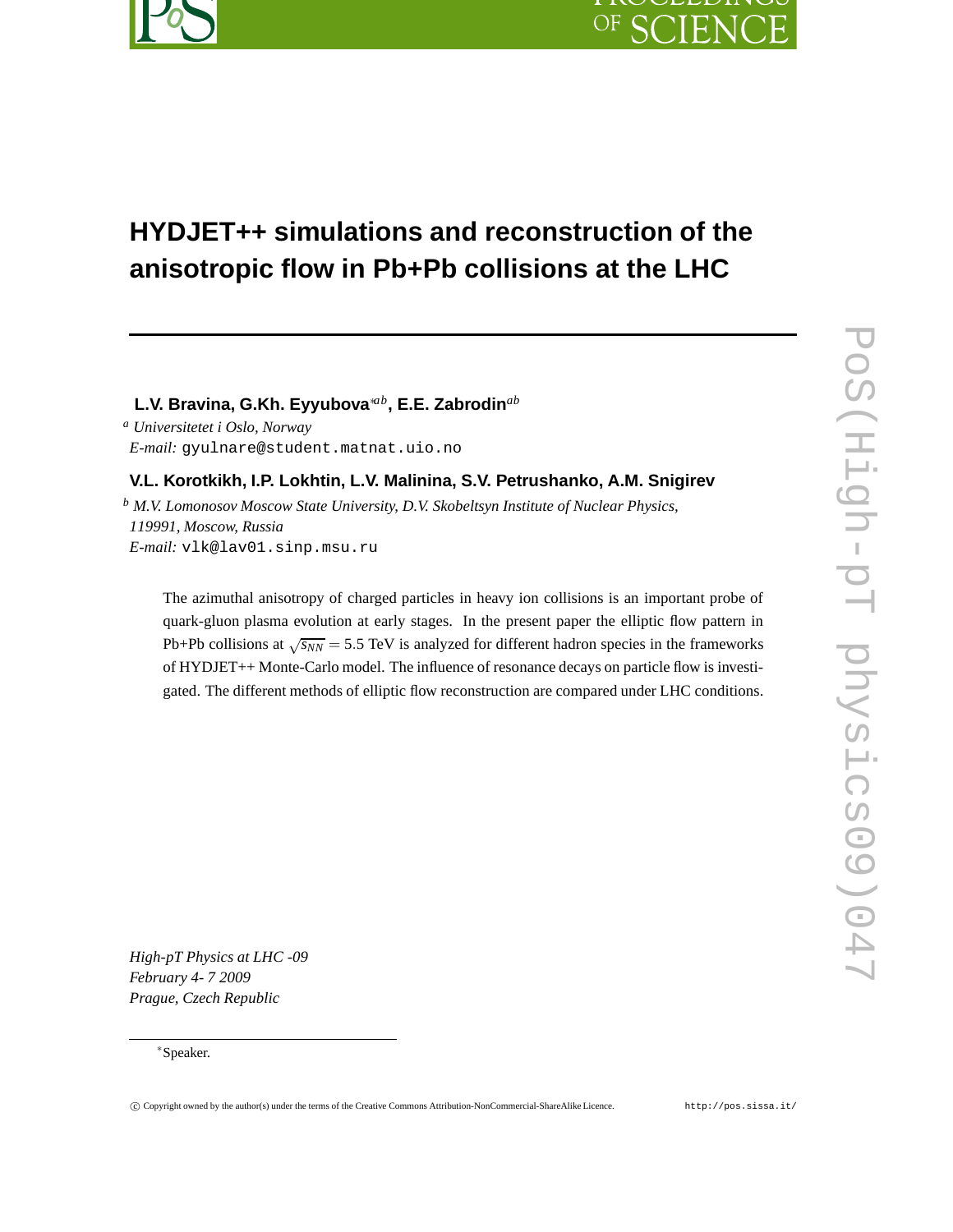## **1. Introduction**

In non-central collisions between two nuclei the beam direction and the impact parameter vector define a reaction plane for each event. The observed particle yield versus azimuthal angle with respect to the event-by-event reaction plane gives information on the early collision dynamics [1, 2]. An initial nuclear overlap region has an "almond" form at non-zero impact parameter. If the produced matter interacts and thermalizes, pressure is built up within the almond shaped region leading to anisotropic pressure gradients. This pressure pushes against the outside vacuum and the matter expands collectively. The result is an anisotropic azimuthal angle distribution of the detected particles. One can expand this azimuthal angle distribution in a Fourier series. The second coefficient of the expansion  $v_2$  is called the elliptic flow.

It was found [2, 3] that anisotropic flow is self-quenching phenomenon since it reduces spatial anisotropy as it evolves. Therefore, observed elliptic flow must originate at early stages of the collision when the anisotropy is still present in the system. There is no elliptic flow generated when the spherical symmetry is restored in the system. Thus the elliptic flow keeps information about hot and dense matter created in relativistic heavy ion collisions.

As the fireball expands, its temperature and energy density drop. Finally, at the freeze-out stage, the system breaks up into hadrons and their resonances. The effect of resonance decays, i.e. final state interaction, on the resulting elliptic flow of particles is quite important. For instance, it can explain partly the observed deviation of pion elliptic flow from the so-called constituent quark scaling [4]. The exact resonance decay kinematics at very low momenta can probably be accounted for the reduction of  $v_2$  coefficient for pions at midrapidity in the hydrodynamical calculation [5].

In this work we employ the HYDJET $++$  model [6, 7] to estimate the azimuthal anisotropy of particles in Pb+Pb collisions at LHC energy and to study the influence of resonance decays, jet production and jet quenching on elliptic flow, and also to test the different methods of  $v_2$  restoration for different particles.

#### **2. Simulation of elliptic flow with HYDJET++ model**

The HYDJET++ model [6, 7] represents a superposition of soft and hard parts. These parts are independent and their contribution to the total multiplicity production depends on collision energy, centrality and is tuned by model parameters. The hard part of the model is identical to the hard part of the HYDJET model [8] and has the possibility to account for jet quenching effect. The soft part of HYDJET++ event represents the "thermal" hadronic state where multiplicities are determined under assumption of thermal equilibrium [9]. Hadrons are produced on the hypersurface represented by a parametrization of relativistic hydrodynamics with given freeze-out conditions. Feed down of hadronic resonances is taken into account. HYDJET++ is capable of reproducing the bulk properties of heavy ion collisions at RHIC, i.e. hadron spectra and ratios, radial and elliptic flow, femtoscopic momentum correlations, as well as high- $p<sub>T</sub>$  hadron spectra [6, 7].

Fig. 1 presents the impact parameter *b* dependence of the elliptic flow coefficient  $v_2$  of charged particles. The coefficient  $v_2$  is defined here as the cosine of twice the azimuthal angle of a particle relative to the reaction plane angle  $\Psi_R$  (which is known in each simulated event), and averaged over all charged hadrons in each event,  $v_2 = \langle \cos(2\varphi - \Psi_R) \rangle$ . As expected, the elliptic flow coefficient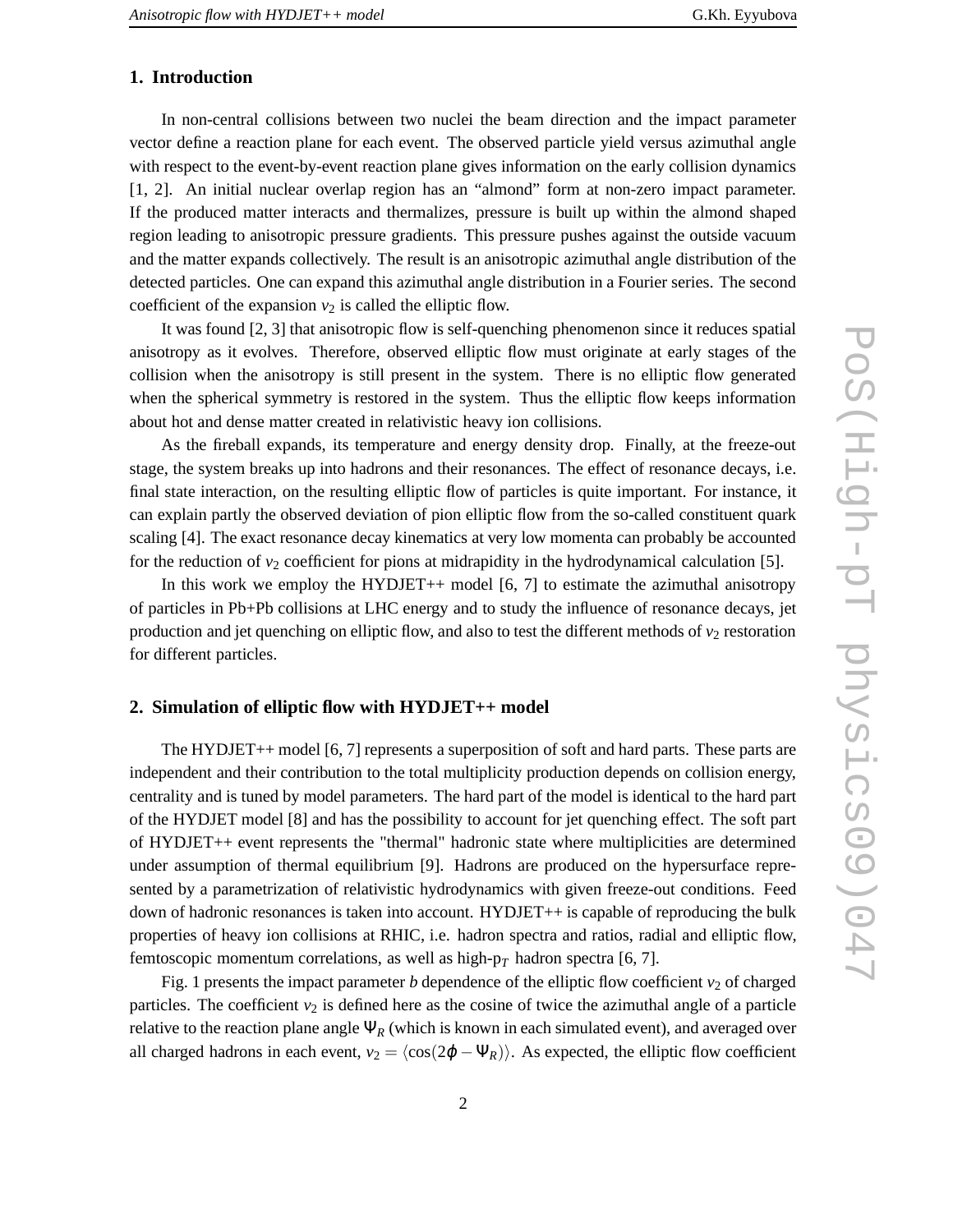

**Figure 1:** The impact parameter dependence of elliptic flow in HYDJET++ model for Pb+Pb collisions at LHC energy.



**Figure 2:** The  $p_T$ -dependence of elliptic flow in HYDJET++ model for different hadron species produced in Pb+Pb collisions at  $\sqrt{s_{NN}}$  = 5.5 TeV with centrality 42%.

grows with increasing impact parameter (i.e. with increasing of azimuthal anisotropy of initial nuclear overlap region). Further we consider elliptic flow at fixed centrality,  $\sigma/\sigma_{geo} = 42\%$  (*b* ≈ 1.3*R*). Fig. 2 shows the *p<sup>T</sup>* dependence of elliptic flow coefficient for most abundant hadrons, i.e. pions, kaons, protons, lambdas and sigmas. This behavior of elliptic flow can be explained in following way. The flow of hydro part rises monotonically up to  $v_2 \approx 0.5$  at  $p_T \approx 6$  GeV/c while the relative contribution of hydro part to particle multiplicity decreases with  $p<sub>T</sub>$ , so the particles with  $p_T \gtrsim 6$  GeV/c are produced only through jets (hard part). The flow of the jet part is close to zero in this  $p_T$  range. It results in initial rise of  $v_2(p_T)$  followed by the fall off at  $p_T \gtrsim 3$  GeV/c. The jet part at  $p_T \geq 7$  GeV/c also presents some amount of flow ( $\approx 4\%$ ) at the LHC energies due to jet quenching effect. The energy loss of the high *p<sup>T</sup>* partons depends on the passing length of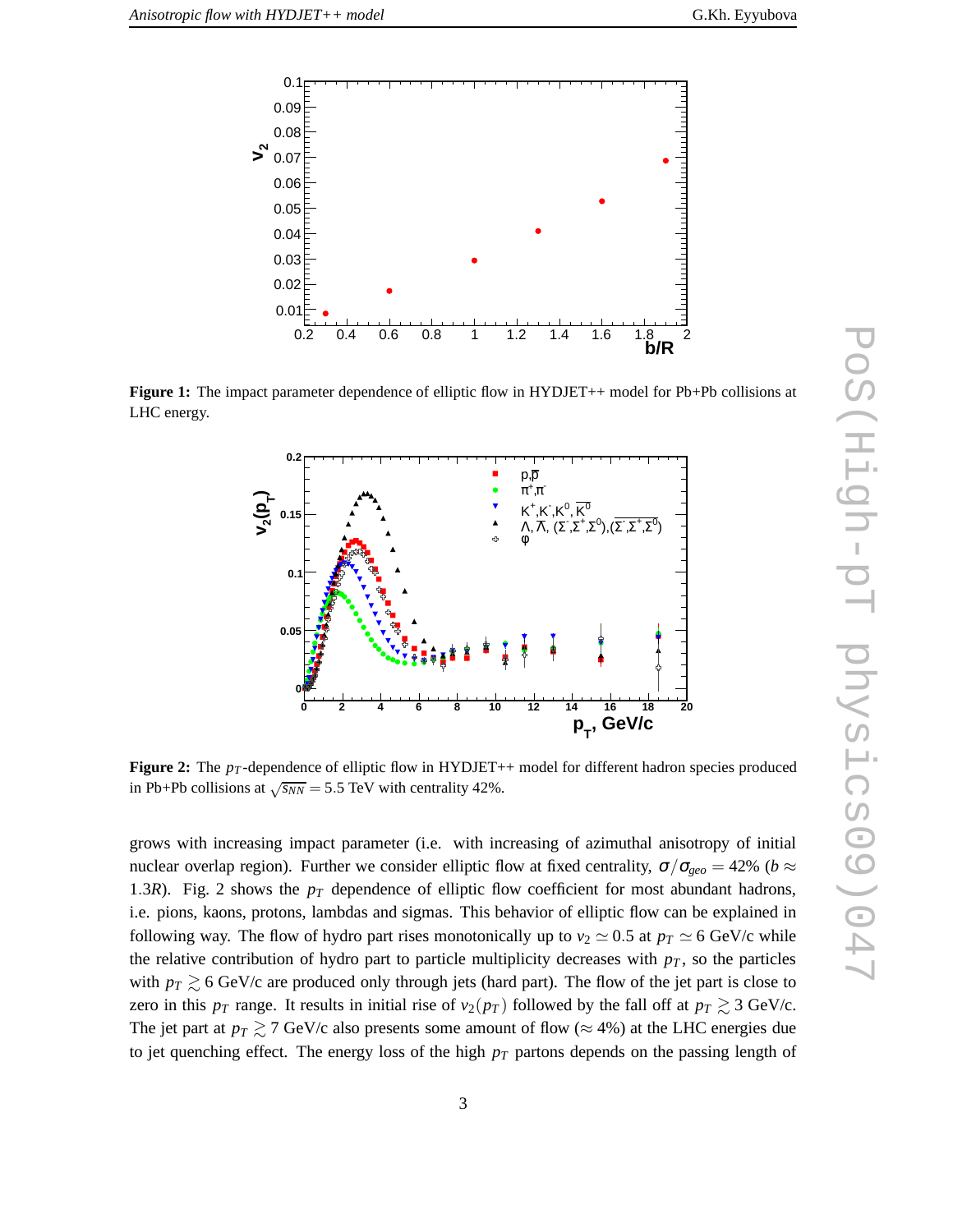

**Figure 3:** The  $p<sub>T</sub>$ -dependence of elliptic flow in HYDJET++ model produced in Pb+Pb collisions for all hadrons and for direct hadrons at  $\sqrt{s_{NN}}$  = 5.5 TeV with centrality 42%.

the anisotropic matter thus giving the different yield of the high- $p_T$  partons in the in-plane  $(x, z)$ and out-of plane (*y*,*z*) directions.

The pronounced feature of the RHIC experimental data [10] reproduced by HYDJET++ in Fig. 2 is the crossing of baryon and meson branches. In HYDJET++ at low  $p<sub>T</sub>$  the hydro part dominates and the flow is strictly ordered by particle masses. The lighter particles (pions, kaons) have the larger flow than heavier (protons, lambdas).

The slope of the heavy particles  $p_T$ -spectra is steeper then one of the light particles, as a result the hydro part dominates till larger *p<sup>T</sup>* values for heavier particles: i.e. for pions hydro dominates till ∼ 4 GeV/c, for protons it dominates till ∼ 5 GeV/c. As a result at  $p_T > 4$  GeV/c the mass ordering changes on the opposite: the heaviest particles have the largest flow.

**The influence of resonance decays.** At RHIC energies the transition from baryon rich matter to meson reach matter was found. As was predicted by Hagedorn, at high energies most of the particles will be produced through resonance decays with shifting of the average mass to heavier sector. The effect of resonance decays should be accounted for when one considers the  $v_2/n_q$  scaling. Table 1 shows the contributions of direct and resonant production for various hadron species including feed down from weak decays for our Pb+Pb event sample generated with HYDJET++ at LHC energies. One can see that 80% of pions, 70% of protons, 61% of  $\Sigma$  and  $\Lambda$ -hyperons and 56% of kaons are produced from resonance decays. Figures 3 and 4 display difference between  $v_2$  of all these hadrons and  $v_2$  of only direct hadrons. A degree of the influence of resonance decays on elliptic flow coefficient is quite different for various hadrons. The effect is strongest for protons; rather moderate for Σ and Λ-hyperons and pions; and negligible for kaons.

Let us consider the case of pion and proton flow. The relative contribution from resonance decays for them is presented in Table 2. Fig. 5 shows differences in secondary pions and protons from (anti)deltas ( $\Delta^{++}, \Delta^+, \Delta^0, \Delta^-$ ) decays. Because of the kinematics of decay, when heavy baryon resonance decays into secondary baryon plus pion, the most part of its momentum is carried by the baryon while the pion is produced with low  $p<sub>T</sub>$ . Thus, the pion elliptic flow gets an extra boost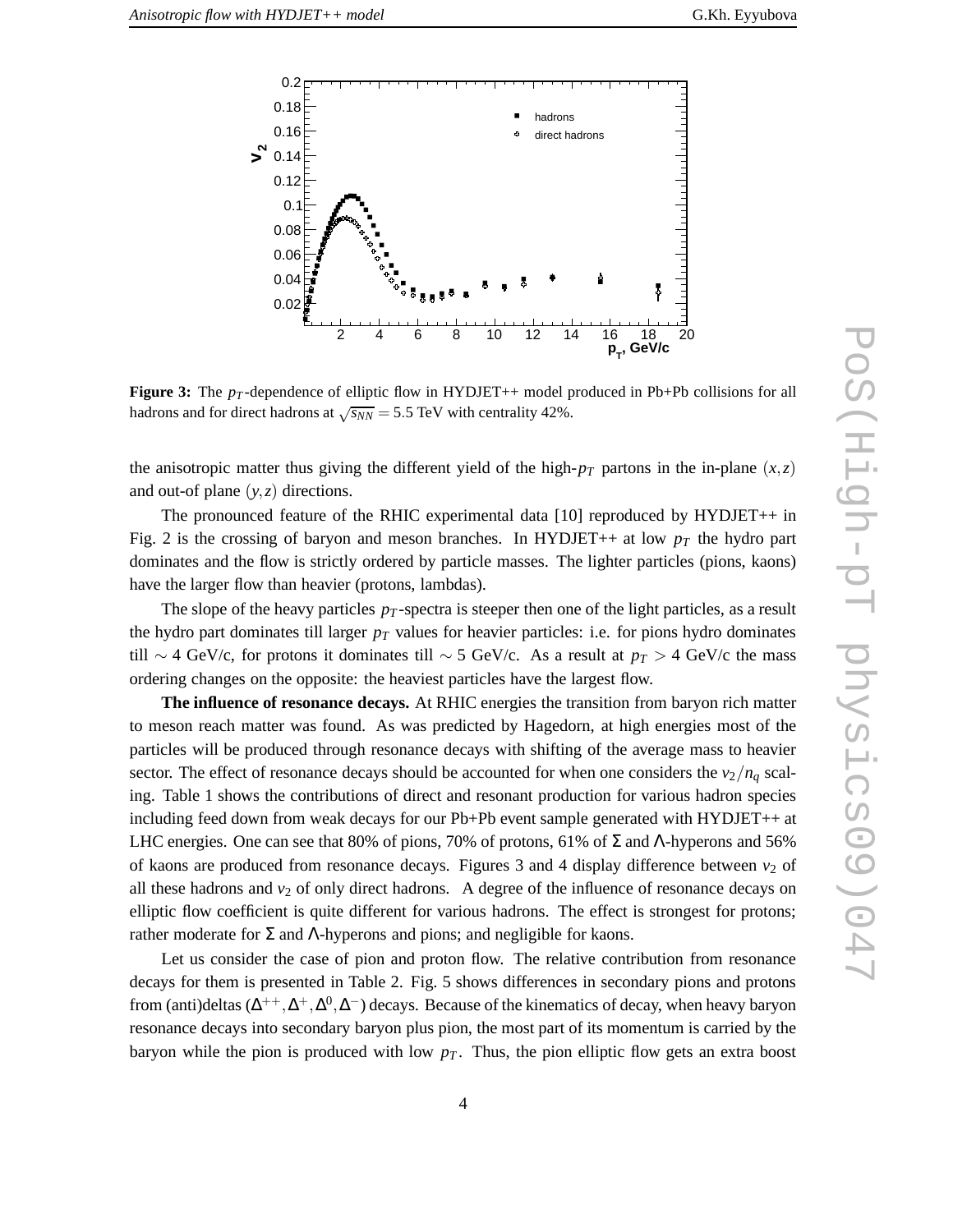

**Figure 4:** The same as Fig. 2, but for protons (upper left), pions (upper right), kaons (bottom left), lambdas plus sigmas (bottom right).

Table 1: Yields of the particles produced directly and with resonance decays at midrapidity region, c=42%. Weak decays of the strange particles are included.

|          | $\pi^{\scriptscriptstyle \pm}$ | $K + K$ | $p + \bar{p}$ | $\Lambda + \Lambda + \Sigma + \Sigma$ |      |
|----------|--------------------------------|---------|---------------|---------------------------------------|------|
| all      | 860                            | 185     | 63.8          | 42.3                                  | 6.55 |
| direct   | 169                            | 81.4    | 18.6          | 14.2                                  | 6.5  |
| direct % | 20 %                           | 44 %    | 30 %          | 39 %                                  | 99 % |

Table 2: Yields of the pions and protons produced directly and from resonance decays in HYDJET++, c=42%.

|             |                  |     | direct $\rho$ -decay $K^0$ -decay $\omega$ -decay $\Lambda$ -decay $\Delta$ -decay |     |      |      |
|-------------|------------------|-----|------------------------------------------------------------------------------------|-----|------|------|
| $\pi^{\pm}$ | 22%              | 26% | 16%                                                                                | 11% | 2.3% | 1.8% |
|             | $p, \bar{p}$ 30% |     |                                                                                    |     | 27%  | 15%  |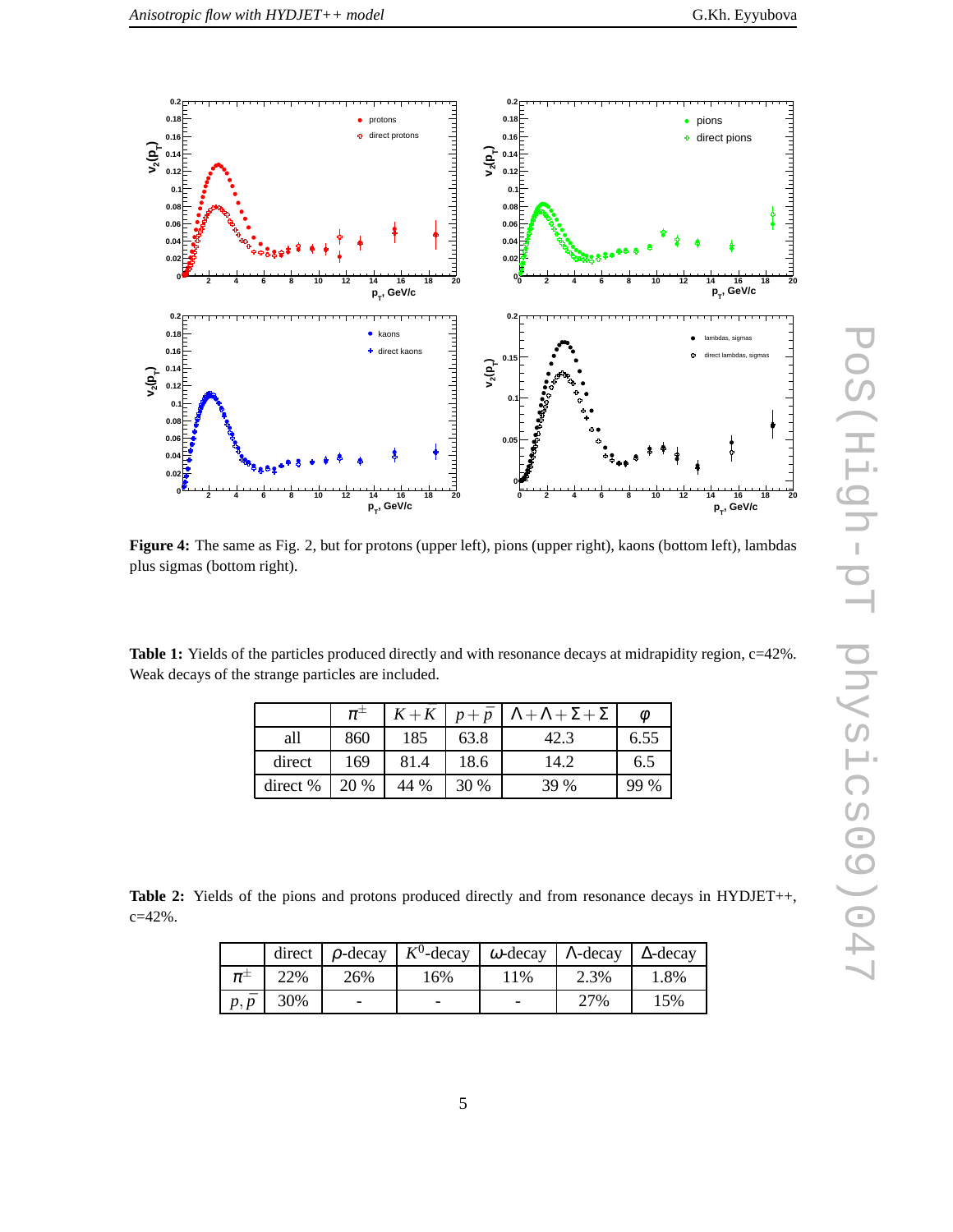

**Figure 5:** Top: The *p<sub>T</sub>* -dependence of elliptic flow for pions (left) and (anti)protons (right) coming from  $\Delta$  decays. Bottom: The elliptic flow *p<sub>T</sub>*-dependence of pions coming from  $\rho$  decays (left) and  $\omega$  decays (right).

at low  $p_T$  from the flow of heavy resonances (Fig. 5, top left). On the other hand, the secondary baryon carries practically the same  $v_2(p_T)$  as mother particle (Fig. 5, top right). Note, that most of secondary pions are produced from  $\rho$ - and  $\omega$ -mesons. But momentum distribution for  $\rho$ -meson and for secondary pions are quite close, thus the  $v_2(p_T)$  almost coincides for them (Fig 5, bottom left). The influence of heavy resonance decays on pions flow at  $p_T \lesssim 2 \text{ GeV/c}$  is effectively compensated by influence of  $\rho$ -decays. For higher  $p_T$  the contribution from *K*-decay determines the observed excess of the pion flow over direct pion flow.

The secondary protons come from  $\Lambda$  and  $\Delta$  decays in approximately equal proportions. They predominantly possess the flow of these resonances, as can be seen from top left Fig. 4.

One can see from Fig. 5 that hadrons produced from resonance decays carry the same amplitude of  $v_2$  as that of the mother particle but the maximum may be shifted to the soft  $p_T$  region. Elliptic flow of pions from the  $\rho \to \pi \pi$  decay almost coincides with  $v_2^{\rho}$  (Fig. 5, bottom left) while in 3-particle decay  $\omega \to \pi \pi \pi$  pions are getting obviously softer  $p_T$  distribution, thus their elliptic flow is transferred to the softer  $p_T$  region compared with  $v_2^{\omega}(p_T)$  (Fig. 5, bottom right).

Therefore, contributions from resonances sometimes increase and sometimes decrease initial elliptic flow of directly produced pions. This effect, especially pronounced at LHC energy, can lead to violation of the mass-hierarchy in the  $v_2(p_T)$  sector.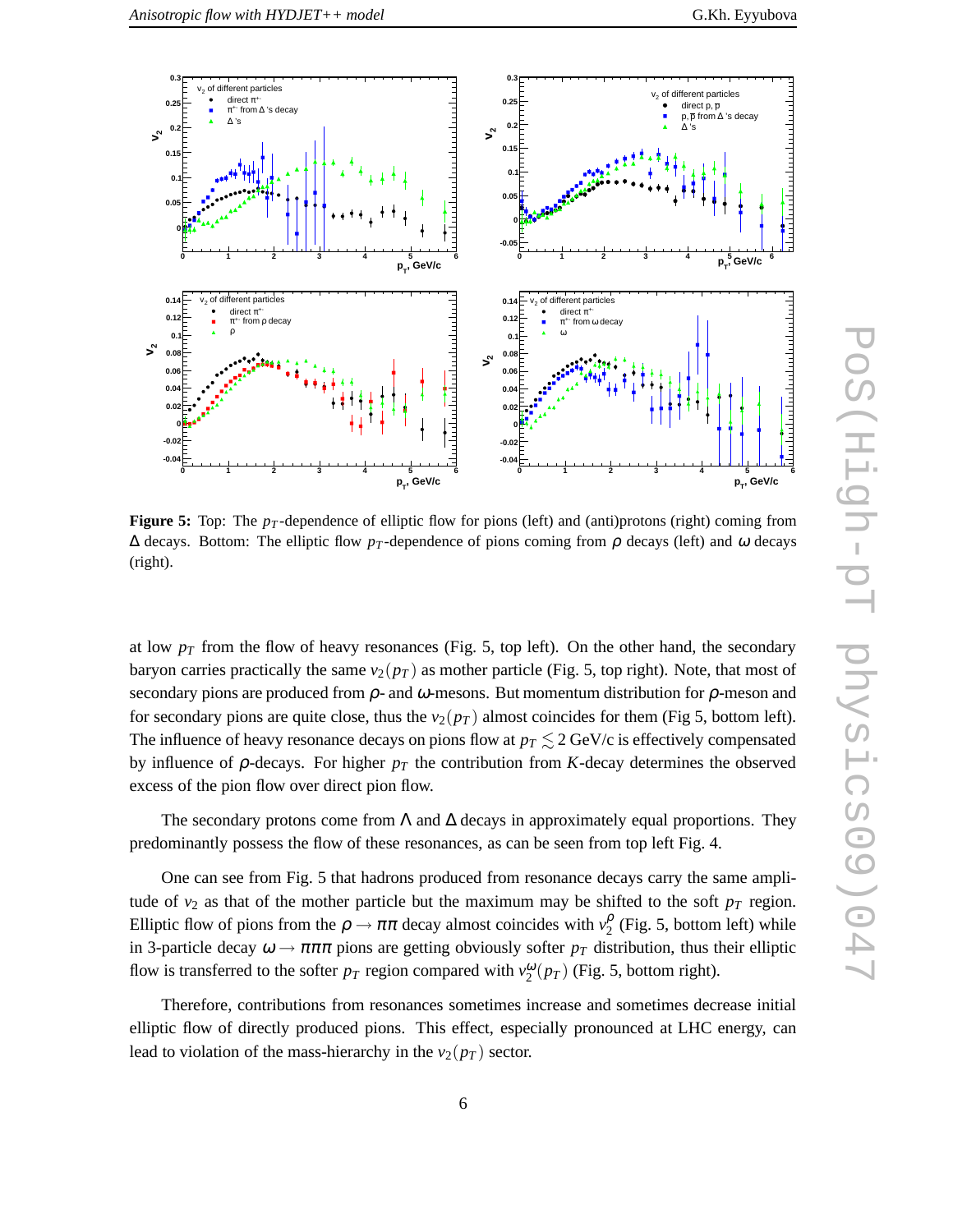## **3. Reconstruction of elliptic flow at the LHC**

There exists a wealth of anisotropic flow measurement methods, each having its own advantages and limitations. Here we apply three wide-spread methods to calculate the  $v_2$  coefficient. One of them uses the event plane angle determination, and others are cumulant and Lee-Yang zero methods.

The event plane angle, Ψ*n*, can be determined from the measured *n*-th harmonics via the standard method [11, 12]:

$$
\tan n\Psi_n = \frac{\sum_i w_i \sin(n\varphi_i)}{\sum_i w_i \cos(n\varphi_i)}, \qquad n \ge 1, \quad 0 \le \Psi_n < 2\pi/n,\tag{3.1}
$$

where  $\varphi_i$  is the azimuthal angle of the *i*-th particle and  $w_i$  is the weight. The sum runs over all particles in given event. The observed value of  $v_2^{\text{obs}}$  is calculated using the event plane (EP) method by the formula:

$$
v_2^{\text{obs}}\{EP\} = \langle \cos 2(\varphi - \Psi_2) \rangle, \tag{3.2}
$$

where event plane angle  $\Psi_2$  is the estimate of the true reaction plane angle  $\Psi_R$ , the mean was taken over all charged particles in a given event and then over all events. Usually the true elliptic flow coefficient is evaluated by dividing  $v_2^{\text{obs}}$  by the factor *R* [12], which accounts for the event plane resolution:

$$
v_2\{EP\} = \frac{v_2^{\text{obs}}\{EP\}}{R} = \frac{v_2^{\text{obs}}\{EP\}}{\langle \cos 2(\Psi_2 - \Psi_R) \rangle}.
$$
 (3.3)

This procedure relies on the assumption that there are no non-flow correlations (e.g., correlations due to momentum conservation, quantum statistics, resonance decays, jet production) or that they are negligible, and also that the full event multiplicity is large enough. Generally such assumptions are not true. Studying these effects in real data is a separate and non-trivial task.

In order to avoid the trivial autocorrelation of particles the event plane angle  $\Psi_2$  and hence *R* are calculated in one angular distribution sample of event, and  $v<sub>2</sub>$  in another sample with the same multiplicity. The samples may be selected in two regions of pseudorapidity  $\eta < 0$  and  $\eta > 0$ .

The basic idea of the cumulant method is that the  $v<sub>2</sub>$  coefficient can be expressed in terms of particle azimuthal correlations [13, 14]. The procedure is to construct two-particle correlator or cumulant

$$
v_2\{2\}^2 = \langle \cos 2(\varphi_i - \varphi_j) \rangle = \langle \cos 2((\varphi_i - \Psi_R) - (\varphi_j - \Psi_R)) \rangle
$$
  
 
$$
\simeq \langle \cos 2((\varphi_i - \Psi_R)) \rangle \langle (\varphi_j - \Psi_R)) \rangle.
$$
 (3.4)

As in the first method it is necessary to exclude the autocorrelations. The approximative equation in the last string of Eq. (3.4) means that the non-flow correlations are small.

The two-cumulant method can be extended to the case of many-particle correlations [14]. It is known as the higher order cumulant method or the method with Lee-Yang zeroes. The higher order cumulant methods are less sensitive to non-flow effects. The Lee-Yang zeroes method [15] refers to the Generation function as a complex function of variable *r*:

$$
G^{\theta}(ir) = \langle e^{irQ^{\theta}} \rangle, \tag{3.5}
$$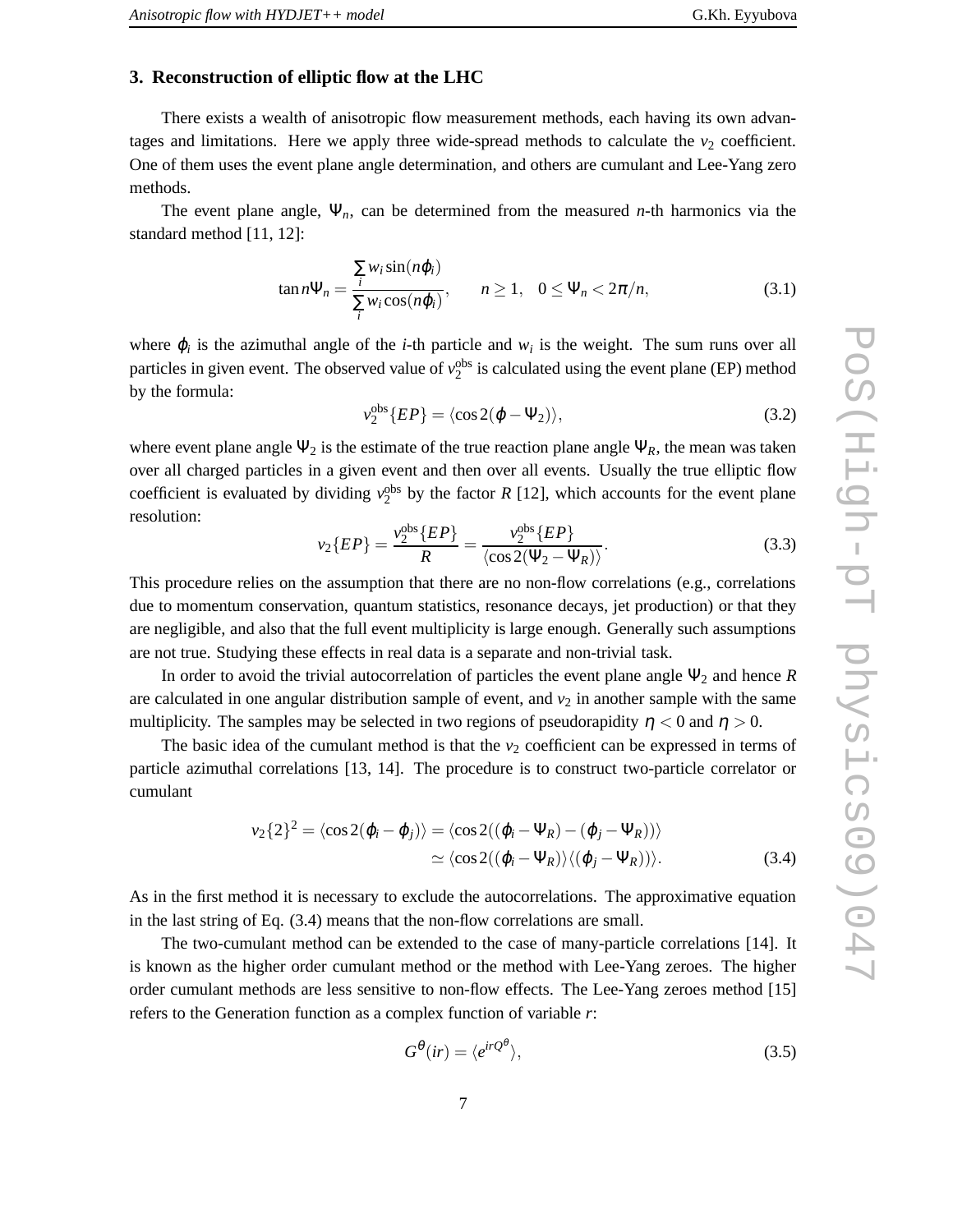

**Figure 6:** (a) The *b*-dependence of elliptic flow in HYDJET++ model for Pb+Pb at LHC energies reconstructed by different methods.(b) The ratio of the methods to the true value.

where  $Q^{\theta}$  is the flow vector and  $\theta$  is arbitrary angle.

$$
Q^{\theta} = \sum_{j}^{M} \cos 2(\varphi_j - \theta). \tag{3.6}
$$

The integral  $v_2$  value is connected with the first minimum of module of the Generation function  $|G^{\theta}(ir)|,$ 

$$
\nu_2^{\theta} \{ \infty \} \equiv \frac{j_{01}}{Mr_0^{\theta}},\tag{3.7}
$$

where  $j_{01} = 2.405$  is the first root of the Bessel function  $J_0(x)$ . The differential value is given by more complex expression:

$$
\frac{v_2^{\theta}(p_T)\{\infty\}}{Mv_2\{\infty\}} \equiv Re\left(\frac{\langle\cos 2(\varphi-\theta)e^{ir_0^{\theta}}2^{\theta}\rangle}{\langle Q^{\theta}e^{ir_0^{\theta}}2^{\theta}\rangle}\right).
$$
(3.8)

The natural resolution parameter that appears in these methods is  $\chi \sim v_2 \sqrt{M}$ , i.e. methods depend both on strength of the flow  $v_2$  and on multiplicity *M*. The flow increases with rise of the impact parameter while the multiplicity decreases. The best reliability of the methods is achieved at midcentral collision (Fig. 6). The overestimation of the true elliptic flow by  $v_2\{EP\}$  and  $v_2\{2\}$ methods in most central and peripheral collision is up to 30%. This is due to nonflow correlations. We see that the Lee-Yang zeroes method is good enough to reconstruct  $v_2$  in large centrality range except very peripheral collisions where the multiplicity is too small.

The origin of nonflow correlation is mostly due to jets. It can be revealed from Fig. 7 where the event plane method severely overestimates the original elliptic flow at high  $p_T$ . The possibility of *v*<sup>2</sup> reconstruction for different hadron species based on the generalization of Lee-Yang zeroes method [16, 17] at the LHC is under investigation.

# **4. Conclusion**

The elliptic flow pattern in Pb+Pb collisions at  $\sqrt{s_{NN}} = 5.5$  TeV is analyzed for different hadron species in the frameworks of HYDJET++ Monte-Carlo model. Resonance decays and inmedium jet fragmentation result in the smearing of hydro-induced mass-ordering of elliptic flow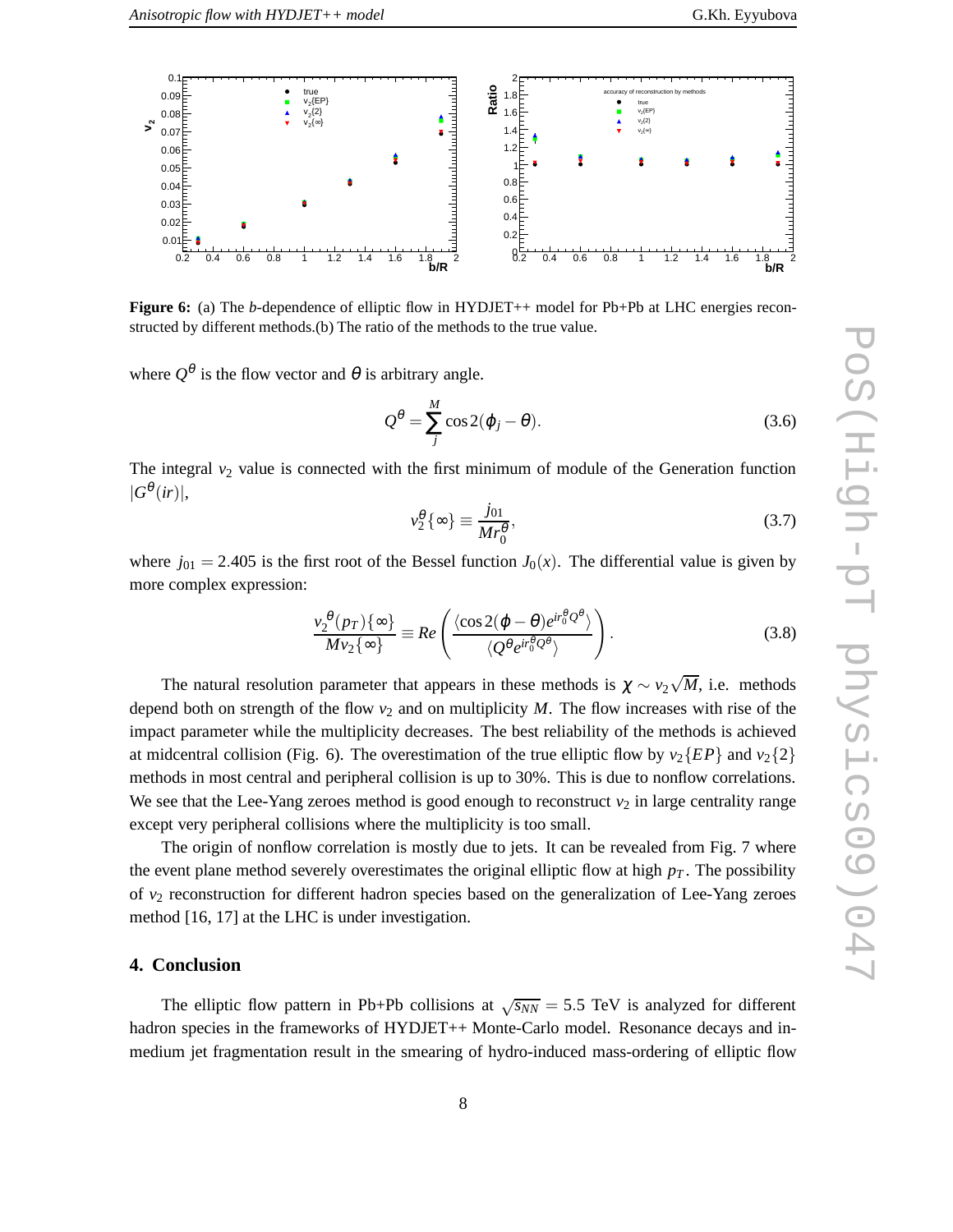

**Figure 7:** The  $p_T$ -dependence of elliptic flow in HYDJET++ model for Pb+Pb at LHC energies reconstructed by Event plane method (left) and Lee-Yang zeroes method (right). Centrality is 42%, charged hadrons.

coefficients  $v_2$  for different hadron species in low- and high- $p_T$  domains, respectively. Increase of  $v<sub>2</sub>$  due to resonant production is strongest for protons, moderate for Σ and Λ-hyperons and pions, and negligible for kaons. The total effect on a given particle specie may contain two different contributions, either increasing or decreasing the direct flow  $v_2(p_T)$ , as we saw on pion example.

The comparison between three different methods of elliptic flow reconstruction under LHC conditions has been performed. The event plane, the two-particle correlation and Lee-Yang zeroes methods show the different restoration power. The event plane and two-particle correlation methods work well for low- $p_T$  region where jet influence is negligible, while Lee-Yang zeroes method is able to remove non-flow (jet) correlations at high *p<sup>T</sup>* .

This work was supported, in part, by the QUOTA Program, Norwegian Research Council (NFR) under contract No 185664/V30, Russian Foundation for Basic Research (grants No 08-02-91001 and No 08-02-92496), Grants of President of Russian Federation (No 107.2008.2 and No 1456.2008.2) and Dynasty Foundation.

### **References**

- [1] J.-Y. Ollitrault, *Phys. Rev.* **D 46**, (1992) 229.
- [2] H. Sorge, *Phys. Rev. Lett.* **82**, (1999) 2048.
- [3] P. F. Kolb, U. W. Heinz, *Quark qluon Plasma 3*, World Scintific, Singapore 2003 [arXiv:nucl-th/0305084].
- [4] V. Greco and C. M. Ko, *Phys. Rev.* **C 70** (2004) 024901.
- [5] T. Hirano, *Phys. Rev. Lett.* **86** (2001) 2754.
- [6] I.P. Lokhtin, L.V. Malinina, S.V. Petrushanko, A.M. Snigirev, I. Arsene and K. Tywoniuk, *Comput. Phys. Commun.* **180** (2009) 779.
- [7] I.P. Lokhtin et al., in this Proceedings,  $arXiv:0903.0525$ .
- [8] I.P.Lokhtin and A.M.Snigirev, *Eur. Phys. J.* **C 46**,(2006) 211.
- [9] N.S. Amelin et.al, *Phys. Rev.* **C 74**, (2006) 064901; *Phys. Rev.* **C 77**, (2008) 014903.
- [10] A. Adare et al. [PHENIX Collaboration], *Phys. Rev. Lett.* **98**, (2007) 162301.